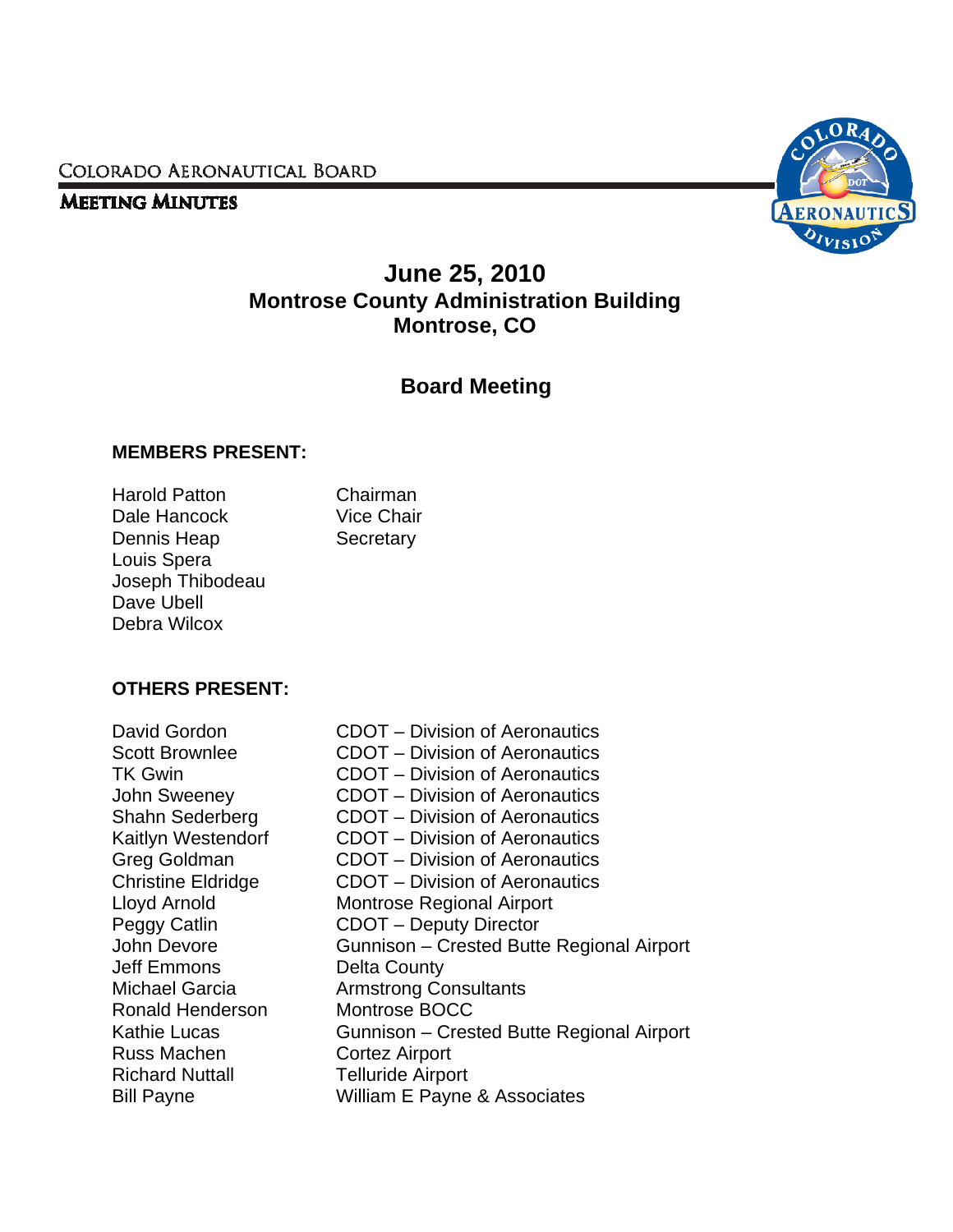Ryan Pritchett Armstrong Consultants **Jesse Smith Montrose County** David Ulane **Aspen** – Pitkin County Airport David White Montrose BOCC

*1.* Meeting commenced at 10:28 A.M.

#### *2. APPROVAL OF CAB MEETING MINUTES*

Harold Patton advised the Board that he would entertain a MOTION to approve the minutes from the CAB meetings on March 30, 2010, March 31, 2010 and April 12, 2010. Louis Spera made the MOTION to approve the minutes and Joseph Thibodeau seconded.

The MOTION carried unanimously.

#### *3. AMENDMENTS TO THE AGENDA*

David Gordon advised that agenda item 8.1 no longer requires action.

#### *4. BOARD MEMBER REPORTS*

Dave Ubell expressed his gratitude for the tours of Telluride and Montrose Airports. Debra Wilcox echoed Dave's sentiments about the tours and was glad that the Board could interact with its constituents. Dennis Heap presented a short slide show on the current state of affairs for GA airports and Front Range Airport in particular. Harold Patton took a moment to recognize the positive atmosphere on the western slope, in comparison to Denver. Dale Hancock said he had taken a helicopter tour over the construction project at the Garfield County Regional Airport. Joseph Thibodeau thanked Telluride and Montrose for the tours and gave a brief update on the Colorado Pilots Association. Louis Spera also acknowledged the hospitality shown to the Board during this visit.

#### *5. PUBLIC COMMENTS*

There were no public comments.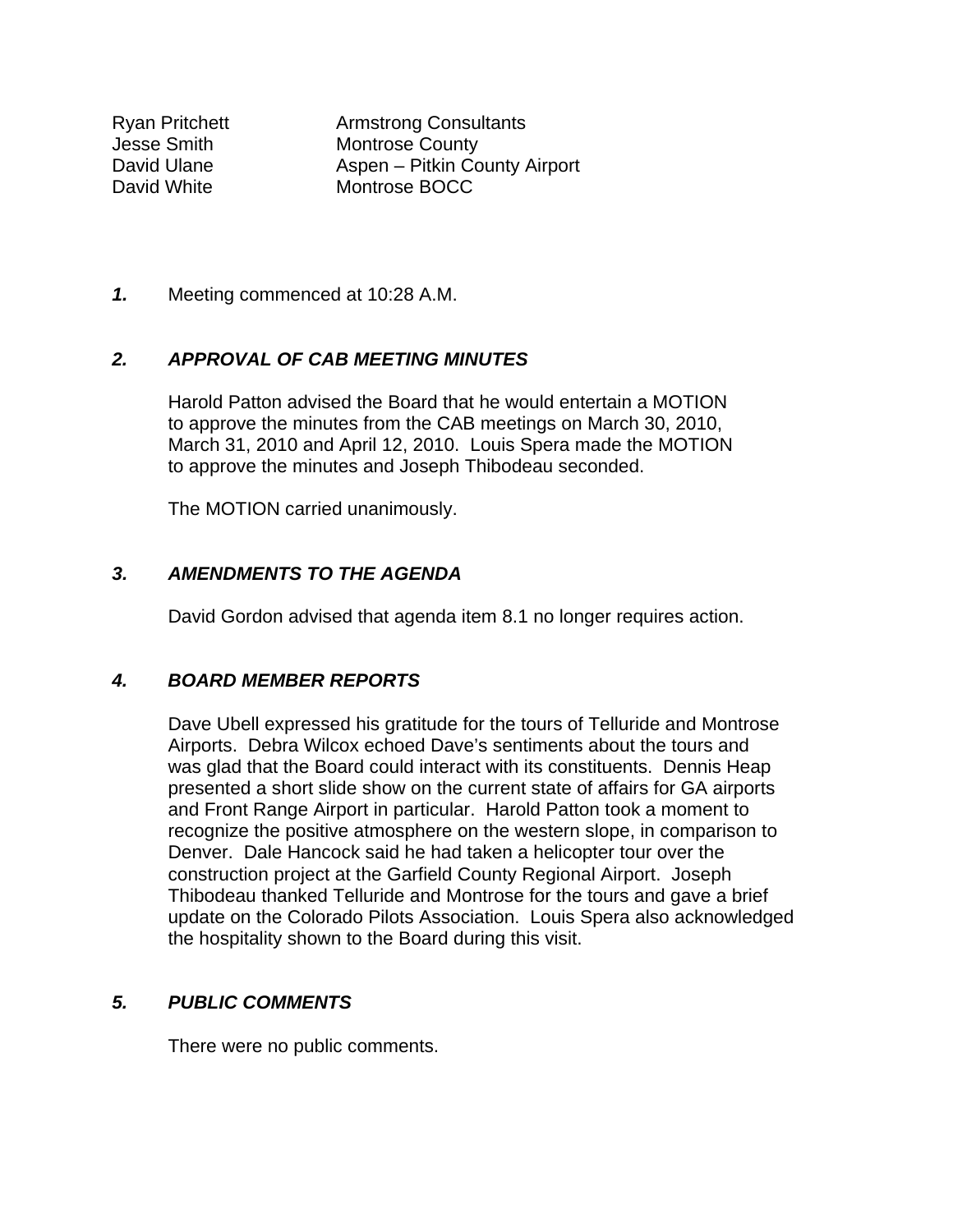#### *6. DIRECTOR'S REPORT*

David Gordon took a moment to reiterate the hospitality that has been shown to the Board and Division Staff during this visit. Dave also advised the Board that he is pleased to be the new Aeronautics Director and that the staff has made the transition for him very smooth. He spoke briefly about his attendance at the FAA Northwest Mountain Regional meeting in April and the CAOA Spring Conference in May. Dave said that he has visited several airports in the last 3 months. Dave also hosted a planning meeting with CAOA, FAA ADO and DIA representatives to discuss past successes and to set a course for continued cooperation and goal setting. Dave mentioned Amendments 60 and 61 and Proposition 101, which will appear on the November Ballot. Dave informed the Board that Darci Wert no longer works at the Wings Over the Rockies Museum. Dave asked Bill Payne to give a brief overview on the status of Phase II of the Mountain Radar Project.

 Harold Patton announced that he would entertain a MOTION to approve the Director's report. Joseph Thibodeau made the MOTION to approve the report and Dennis Heap seconded.

The MOTION carried unanimously.

 Dave referred the Board to the documents they were provided in relation to Amendments 60 and 61 and Proposition 101. The Transportation Commission had adopted a Resolution opposing the three ballot measures. Dave has drafted a similar Resolution, with the assistance of Skip Spear from the Office of the Attorney General. At this time, Dave asked the Board to approve the adoption of Aeronautics Resolution 11-01.

 After some discussion by the Board, Debra Wilcox made a MOTION to adopt the Resolution and Joseph Thibodeau seconded.

The MOTION carried by a vote of 6-1. Dennis Heap voted no.

## *7. FINANCIAL REPORT – GREG GOLDMAN*

David Gordon discussed a financial spreadsheet that was prepared by Greg Goldman and provided to the Board. The forecasted revenues for the year 2010 were \$24 million and the actual collections will be approximately \$26.1 million. Refunds due to the airports for 2010 totaled \$17 million. The projected "uncommitted fund balance" will be \$16.5 million at the end of the fiscal year, which takes place June  $30<sup>th</sup>$ .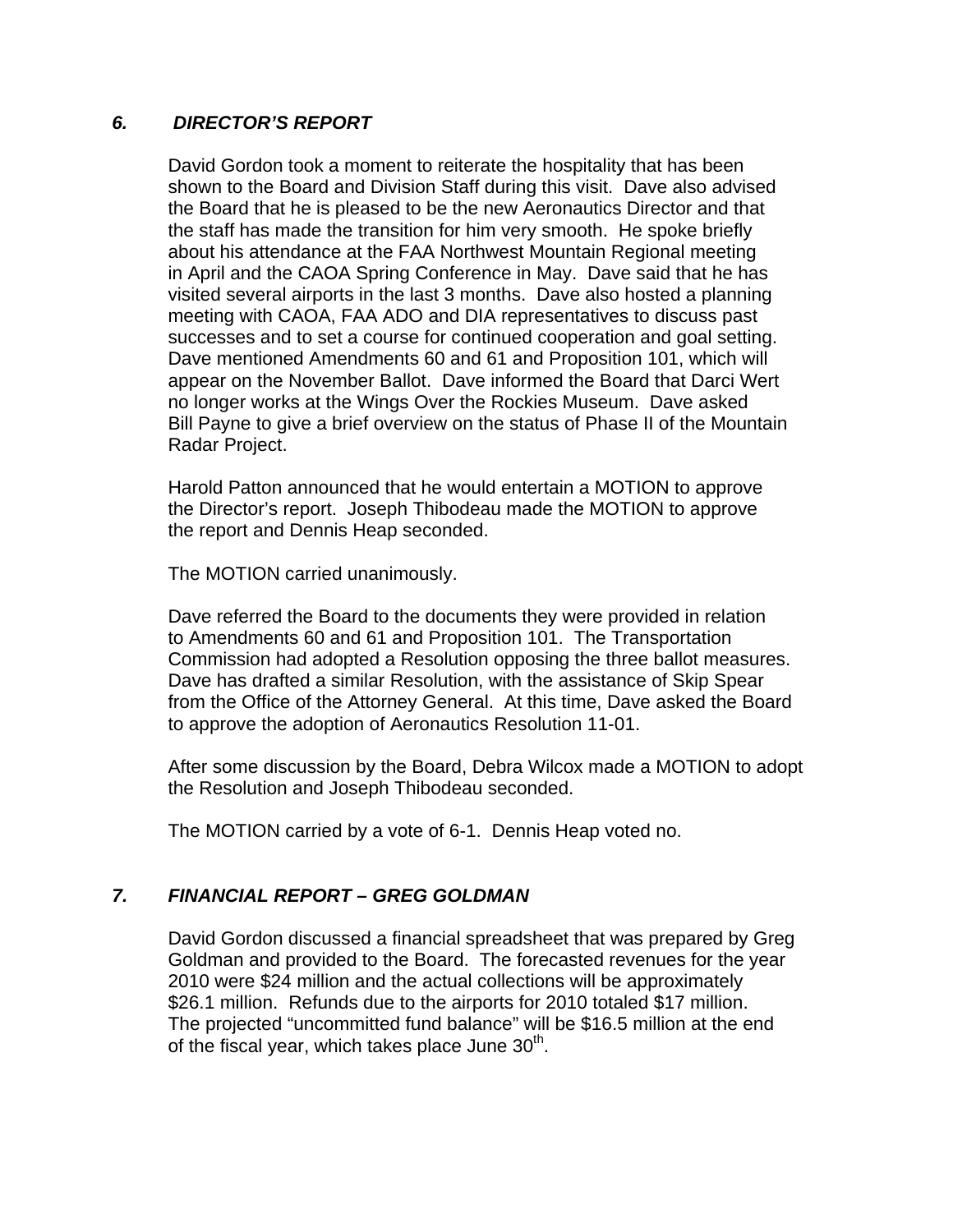## *8. BUDGET APPROVALS*

- *8.1 This item was removed from the agenda at the start of the meeting.*
- *8.2 Administrative Budget Approval:* Request to approve the 2011 Administrative Budget in the amount of \$801,793.
- *8.3 2011 Roll-forward Request:* Request to roll-forward the amount of \$12,073,794.

 Debra Wilcox made a MOTION to approve items 8.2 and 8.3 and Joseph Thibodeau seconded.

The MOTION carried unanimously.

*8.4 2011 Discretionary Grant Program Outlook:* Dave Gordon advised the Board that since the Aviation Fund has a healthy balance, it may be worthwhile to raise the cap from \$250,000 to \$350,000 or look at possibly increasing match from 80/20 to 90/10 or doing both. Another option is to fund some high priority projects that might not be completed without extra assistance from the Grant Program. Dave informed the Board that CAOA has been advised of these ideas and are supportive. However, there are some smaller airports that may not be able to produce the extra funds to participate and we need to be sensitive to that.

## *9. 2011 DIVISION FUNDING REQUESTS*

*9.1 Consent Agenda:* Due to audit recommendations, we now liquidate non-committed funds at the end of each fiscal year and make a request for the required amount of each project annually at the beginning of each year. The Board was provided with a list of funding requests for continuing Division projects. All projects contained on the list are consistent with the Division's CIP and are for the purpose of implementing statewide aviation projects that cannot be accomplished by a public-use airport. The total amount of the request is \$444,000.

 Joseph Thibodeau made a MOTION to approve this request and Dave Ubell seconded.

The MOTION carried unanimously.

*9.2 New Division Programs Request:* The following requests are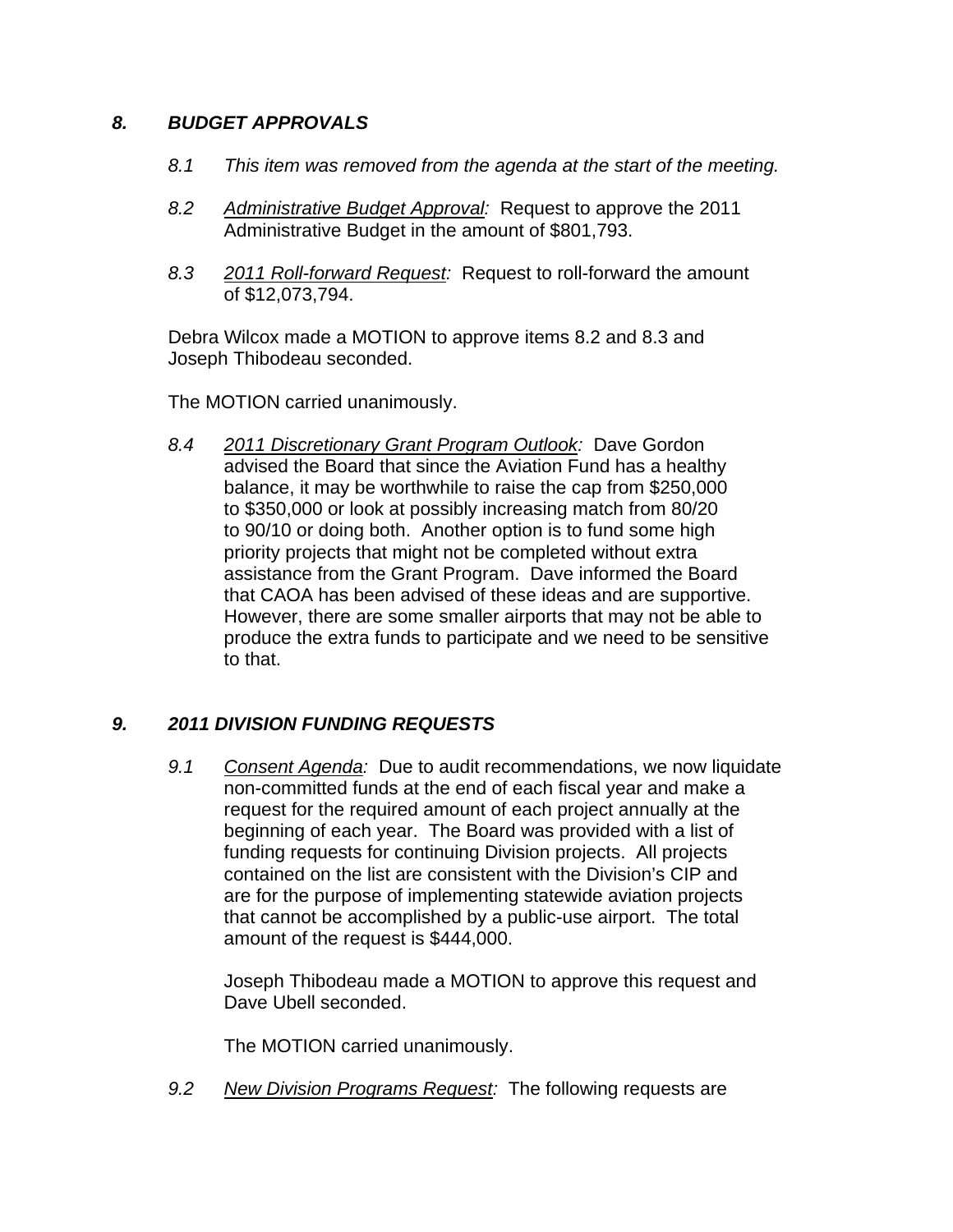brand new projects being proposed by the Division.

 *9.2.1 Web-Based Interactive Management System:* TK Gwin explained to the Board that this request is to develop and implement a web-based system that would provide an unprecedented level of support to our stakeholders. The staff envisions a system that would enable customers to apply for grants, reimbursements, check grant balances and submit Capital Improvement Plans on line. TK acknowledged that we would have to obtain approval from the State Office of Information Technology before we can proceed. The amount requested is not-to-exceed \$100,000.

After some discussion by the Board, Joseph Thibodeau made a MOTION to approve this request and Dennis Heap seconded.

The MOTION carried unanimously.

 Debra Wilcox did request that the Board be provided a status report on the progress made to implement this system prior to the next Board meeting.

 *9.2.2 Airport Marketing Plan:* David Gordon stated that this request is to provide assistance to airports and communities in promoting the awareness and appreciation of the economic value airports have. A consultant would be utilized to develop a marketing program and materials for promoting the benefits of airports. The CAOA Board supports this concept and is willing to participate, along with Division staff, to develop a scope of work and implementation plan. The amount requested is not-to-exceed \$50,000.

 Joseph Thibodeau made a MOTION to approve this request and Dennis Heap seconded.

The MOTION carried unanimously.

 Dave Ubell stated that he believes this would be a great service for the airports, but would also like to see follow-through on guidance for airports in relation to 'Through The Fence' issues, as discussed at a prior Board meeting.

 *9.2.3 EPA Guidelines Manual:* David Gordon said that airports are required by the FAA to maintain compliance with many federal and state regulations concerning water, air quality and ground. Many airports lack the budget and trained staff to ensure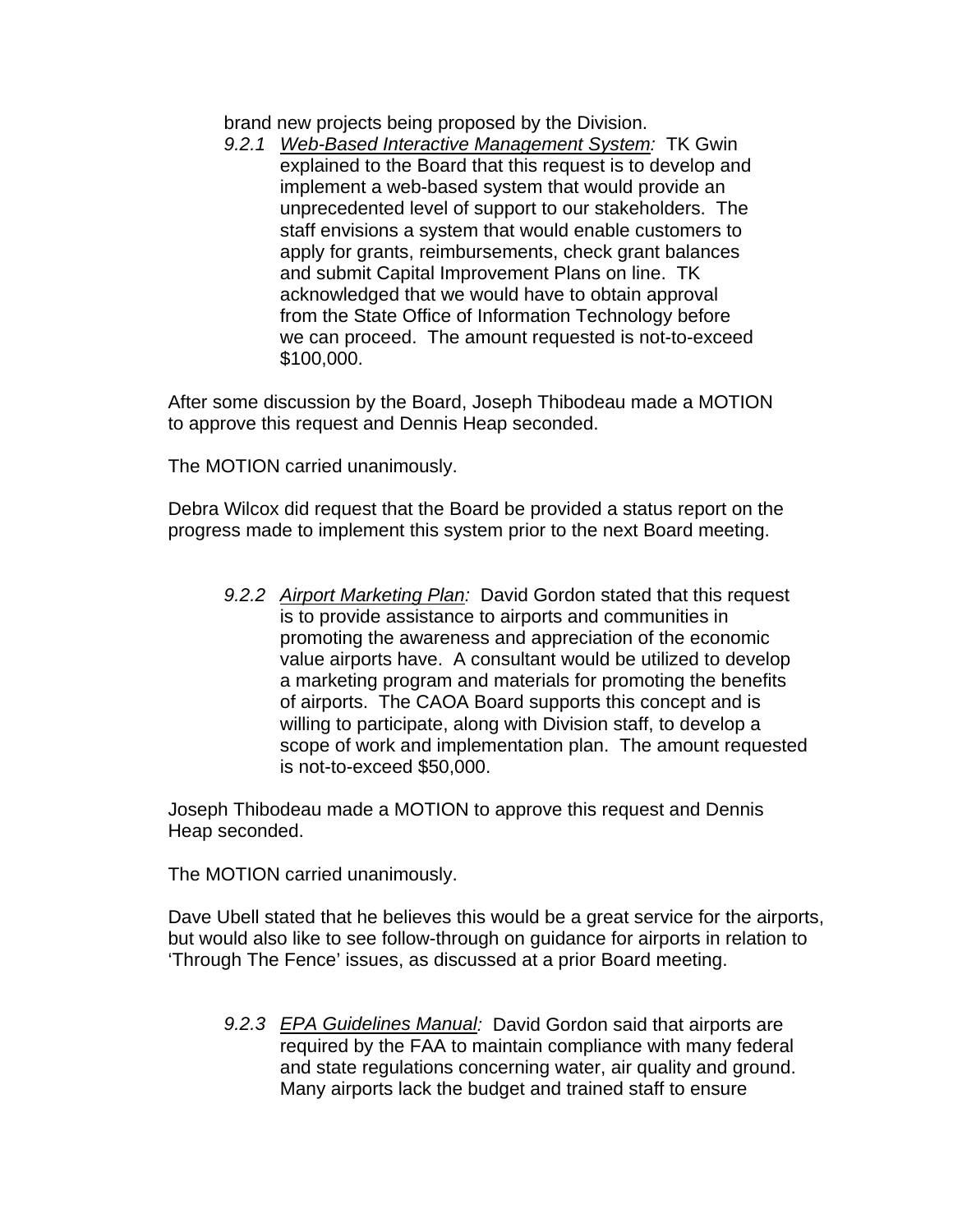compliance with these regulations, which change on a constant basis. The goal of this grant will be to hire consultant services to prepare guidance documents and provide expertise to assist airports in meeting environmental regulations.

 Joseph Thibodeau made the MOTION to have Division staff investigate further if there is a need from the airports for an EPA Guidelines Manual before any funds are committed to such a project and Dave Ubell seconded.

The MOTION carried unanimously.

## *10. GRANT MANAGEMENT MANUAL UPDATE – SCOTT BROWNLEE*

 Scott Brownlee stated that as a result of the audit, one of the recommendations was to revise the Division's Grant Management Manual and to keep it current. Scott said that the Division would like to make an amendment to Section 5.2 of the manual, which will clarify administrative grant amendments. Specifically, staff is proposing the following changes to the second paragraph of Section 5.2 from "Scope of Work changes that do not require additional funding may be able to be handled administratively without CAB action." to "Scope of Work changes or budget modifications that do not require additional funding and are consistent with the original scope of work may be able to be handled administratively without CAB action."

 Debra Wilcox made the MOTION to approve this request and Louis Spera seconded.

The MOTION carried unanimously.

## *11. 2010 SYSTEM PLAN FUNDING REQUEST – SCOTT BROWNLEE*

Scott Brownlee said that based upon discussion and comments from the March 2010 Board meeting and subsequent internal conversations and discussions with CAOA, he has revised a scope of work for the 2010 Systems Plan. The significant change from the previous request is the removal of the airport security program element. Based upon the draft scope, the Division is requesting funding to initiate the procurement process for the completion of the 2010 Systems plan in an amount not to exceed \$450,000.

 Joseph Thibodeau made the MOTION to secure the funding, subject to final approval of the scope of work, not to exceed \$450,000 and Debra Wilcox seconded.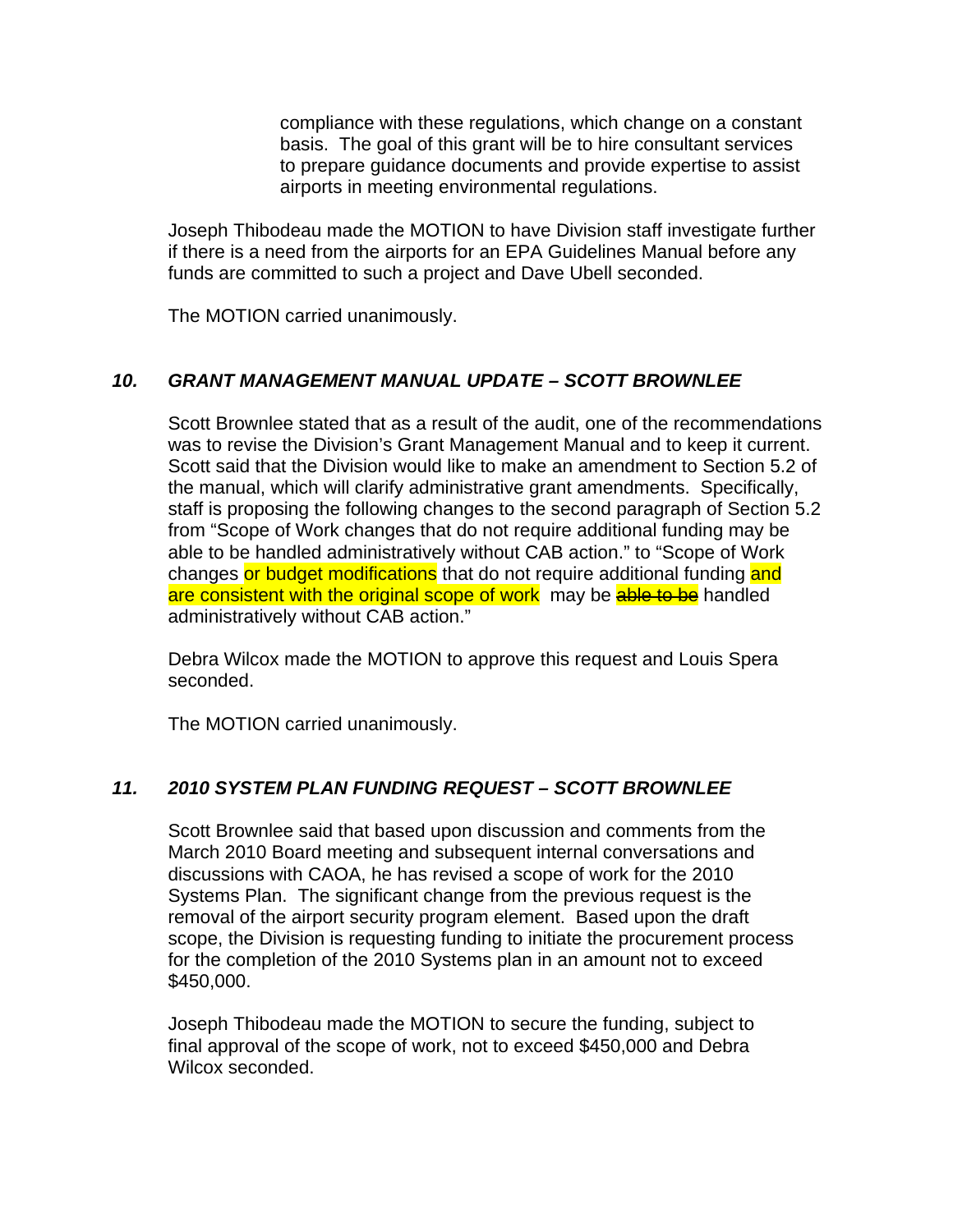The MOTION carried unanimously.

# *12. CORTEZ OUT-OF-CYCLE FUNDING REQUEST – SCOTT BROWNLEE*

 Scott Brownlee advised the Board that Cortez recently opened bids on their 2010 project for paved shoulders on Runway 03/21 and have encountered a funding issue. Because Congress has not completely funded Federal Fiscal Year 2010 and the Cortez bids are only good until August  $4<sup>th</sup>$ , the project is approximately \$330,000 short; \$264,000 State, \$66,000 local at an 80/20 split. This project has been a high priority for the airport for a number of years, with funding being the major obstacle. The airport cannot award the bid without having all of the funding in place and because of the importance of this project, the Division suggested a State grant to fund the balance of the project. Scott added that even if full FAA funding is eventually appropriated, Cortez will still have a budget shortfall of approximately \$80,000. Scott concluded by saying that the worst case scenario would be to fund \$264,000 and the best case scenario would be to fund \$64,000, with the balance returning to the fund.

 After some discussion, Louis Spera made the MOTION to approve this request and Joseph Thibodeau seconded.

The MOTION carried unanimously.

## *13. TRINIDAD OUT-OF-CYCLE FUNDING REQUEST – JOHN SWEENEY*

John Sweeney said that Trinidad is requesting an 80/20 split grant in the amount of \$120,000 to replace old existing jet fuel tanks with one new above ground tank. In November, quality control tests revealed some concerns regarding the integrity of the tank. The county has taken some short term steps to correct the issue but the tests revealed that the tanks will eventually cause major concerns.

 Joseph Thibodeau made the MOTION to approve this request and Dave Ubell seconded.

The MOTION carried unanimously.

## *14. ERIE OUT-OF-CYCLE FUNDING REQUEST – TK GWIN*

TK Gwin informed the Board that during Erie's last FAA grant, they rehabilitated the runway lighting system. The amount of available funds did not allow all the schedules that were bid to be built. One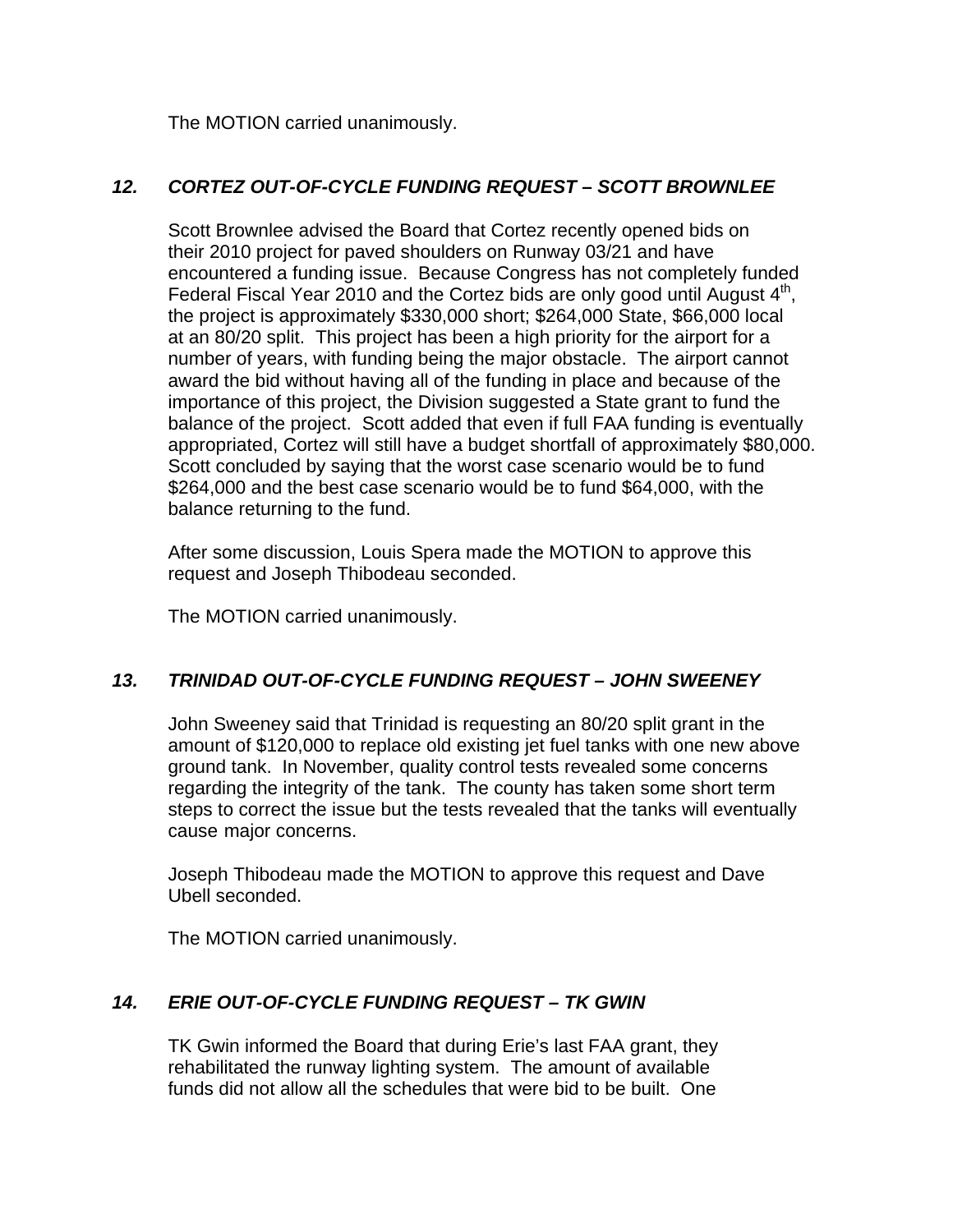that was not funded was the installation of new PAPI lights. The PAPI lights at Erie have failed and are too old to fix. Erie is now in need of new fixtures. During the last project the wiring was replaced, therefore, the actual equipment is all they need. Erie is requesting \$27,000 and have been advised that this amount will likely be taken off the total grant funds available to Erie for the 2011 grant cycle.

Louis Spera made the MOTION to approve this request and Joseph Thibodeau seconded.

The MOTION carried unanimously.

#### *15. ASPEN SECURITY SUPPLEMENTAL FUNDING REQUEST – SCOTT BROWNLEE*

 Scott Brownlee introduced Dave Ulane to the Board. Dave recapped the Aspen Security Project and asked for supplemental funding due to unforeseen expenses. At the end of the briefing, several members of the Board asked questions for clarification.

 Dave Ubell made the MOTION to approve this request and Dennis Heap seconded.

 After a lengthy discussion, the MOTION was amended to oppose the grant request.

The restated MOTION passed unanimously.

 *NOTE: All Grant requests included a standard Grant Evaluation Form and were found by the Staff to be in the best interest of statewide aviation and to support the goals contained in the Colorado Aviation Systems Plan.* 

#### *16. 2011 BOARD ELECTIONS & SIGNING OF ANNUAL CONFLICT OF INTEREST STATEMENTS*

Dave Ubell made the MOTION to retain the current officers for another term and Dennis Heap seconded.

 During the discussion, Joseph Thibodeau endorsed the nomination of Harold Patton.

The MOTION carried unanimously.